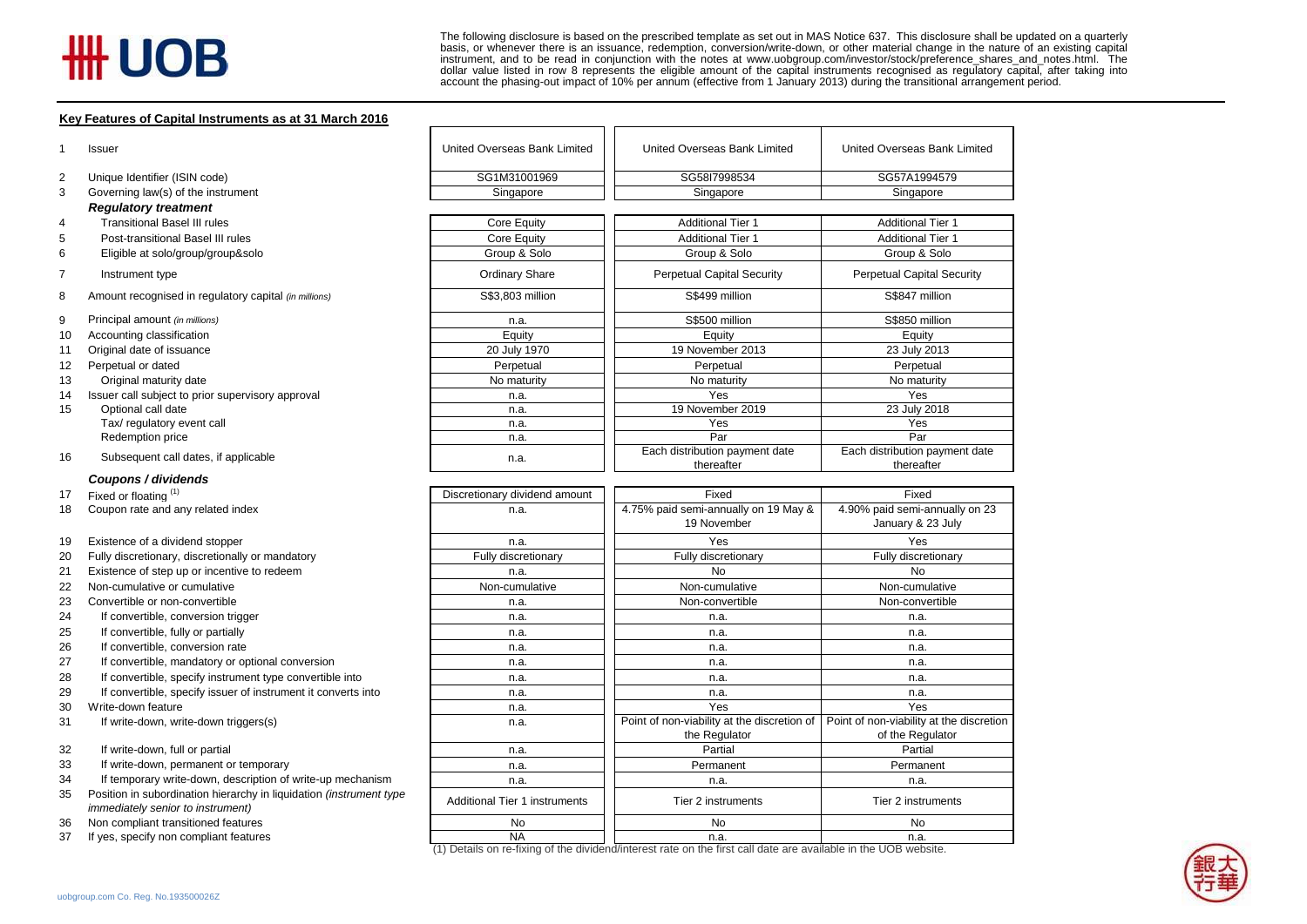# **HH UOB**

### **Key Features of Capital Instruments as at 31 March 2016**

| $\mathbf{1}$   | Issuer                                                               | United Overseas Bank Limited        | United Overseas Bank Limited                                                                                                          | United Overseas Bank Limited           |
|----------------|----------------------------------------------------------------------|-------------------------------------|---------------------------------------------------------------------------------------------------------------------------------------|----------------------------------------|
| 2              | Unique Identifier (ISIN code)                                        | XS1379133058                        | SG6QD3000002                                                                                                                          | XS1045409965                           |
| 3              | Governing law(s) of the instrument                                   | Singapore                           | Singapore                                                                                                                             | Singapore                              |
|                | <b>Regulatory treatment</b>                                          |                                     |                                                                                                                                       |                                        |
| 4              | <b>Transitional Basel III rules</b>                                  | Tier <sub>2</sub>                   | Tier <sub>2</sub>                                                                                                                     | Tier <sub>2</sub>                      |
| 5              | Post-transitional Basel III rules                                    | Tier <sub>2</sub>                   | Tier <sub>2</sub>                                                                                                                     | Tier <sub>2</sub>                      |
| 6              | Eligible at solo/group/group&solo                                    | Group & Solo                        | Group & Solo                                                                                                                          | Group & Solo                           |
| $\overline{7}$ | Instrument type                                                      | <b>Subordinated Debt</b>            | <b>Subordinated Debt</b>                                                                                                              | <b>Subordinated Debt</b>               |
| 8              | Amount recognised in regulatory capital (in millions)                | S\$942 million                      | S\$500 million                                                                                                                        | S\$1.107 million                       |
| 9              | Principal amount (in millions)                                       | US\$700 million <sup>(2)</sup>      | S\$500 million                                                                                                                        | US\$800 million                        |
| 10             | Accounting classification                                            | Liability                           | Liability                                                                                                                             | Liability                              |
| 11             | Original date of issuance                                            | 16 & 24 March 2016                  | 22 May 2014                                                                                                                           | 19 March 2014                          |
| 12             | Perpetual or dated                                                   | Dated                               | Dated                                                                                                                                 | Dated                                  |
| 13             | Original maturity date                                               | 16 September 2026                   | 22 May 2026                                                                                                                           | 19 September 2024                      |
| 14             | Issuer call subject to prior supervisory approval                    | Yes                                 | Yes                                                                                                                                   | Yes                                    |
| 15             | Optional call date                                                   | 16 September 2021                   | 22 May 2020                                                                                                                           | 19 September 2019                      |
|                | Tax/ regulatory event call                                           | Yes                                 | Yes                                                                                                                                   | Yes                                    |
|                | Redemption price                                                     | Par                                 | Par                                                                                                                                   | Par                                    |
| 16             | Subsequent call dates, if applicable                                 | Not applicable. One time call only. | Not applicable. One time call only.                                                                                                   | Not applicable. One time call<br>only. |
|                | Coupons / dividends                                                  |                                     |                                                                                                                                       |                                        |
| 17             | Fixed or floating (1)                                                | Fixed                               | Fixed                                                                                                                                 | Fixed                                  |
| 18             | Coupon rate and any related index                                    | 3.5% paid semi-annually on 16       | 3.5% paid semi-annually on 22 May                                                                                                     | 3.75% paid semi-annually on 19         |
|                |                                                                      | March and 16 September              | and 22 November                                                                                                                       | March and 19 September                 |
| 19             | Existence of a dividend stopper                                      | <b>No</b>                           | <b>No</b>                                                                                                                             | <b>No</b>                              |
| 20             | Fully discretionary, discretionally or mandatory                     | Mandatary                           | Mandatory                                                                                                                             | Mandatory                              |
| 21             | Existence of step up or incentive to redeem                          | <b>No</b>                           | <b>No</b>                                                                                                                             | No                                     |
| 22             | Non-cumulative or cumulative                                         | Cumulative                          | Cumulative                                                                                                                            | Cumulative                             |
| 23             | Convertible or non-convertible                                       | Non-convertible                     | Non-convertible                                                                                                                       | Non-convertible                        |
| 24             | If convertible, conversion trigger                                   | n.a.                                | n.a.                                                                                                                                  | n.a.                                   |
| 25             | If convertible, fully or partially                                   | n.a.                                | n.a.                                                                                                                                  | n.a.                                   |
| 26             | If convertible, conversion rate                                      | n.a.                                | n.a.                                                                                                                                  | n.a.                                   |
| 27             | If convertible, mandatory or optional conversion                     | n.a.                                | n.a.                                                                                                                                  | n.a.                                   |
| 28             | If convertible, specify instrument type convertible into             | n.a.                                | n.a.                                                                                                                                  | n.a.                                   |
| 29             | If convertible, specify issuer of instrument it converts into        | n.a.                                | n.a.                                                                                                                                  | n.a.                                   |
| 30             | Write-down feature                                                   | Yes                                 | Yes                                                                                                                                   | Yes                                    |
| 31             | If write-down, write-down triggers(s)                                | Point of non-viability at the       | Point of non-viability at the discretion                                                                                              | Point of non-viability at the          |
|                |                                                                      | discretion of the Regulator         | of the Regulator                                                                                                                      | discretion of the Regulator            |
| 32             | If write-down, full or partial                                       | Partial                             | Partial                                                                                                                               | Partial                                |
| 33             | If write-down, permanent or temporary                                | Permanent                           | Permanent                                                                                                                             | Permanent                              |
| 34             | If temporary write-down, description of write-up mechanism           | n.a.                                | n.a.                                                                                                                                  | n.a.                                   |
| 35             | Position in subordination hierarchy in liquidation (instrument type) | Unsubordinated and unsecured        | Unsubordinated and unsecured                                                                                                          | Unsubordinated and unsecured           |
|                | <i>immediately senior to instrument)</i>                             | obligations                         | obligations                                                                                                                           | obligations                            |
| 36             | Non compliant transitioned features                                  | <b>No</b>                           | <b>No</b>                                                                                                                             | <b>No</b>                              |
| 37             | If yes, specify non compliant features                               | n.a.                                | n.a.                                                                                                                                  | n.a.                                   |
|                |                                                                      |                                     | (2) US\$500m 3.5% subordinated notes were first issued on 16 March 2016. This was followed by a re-tap for US\$200m on 24 March 2016. |                                        |

which will be consolidated and form a single series with the US\$500m tranche issued on 16 March 2016.